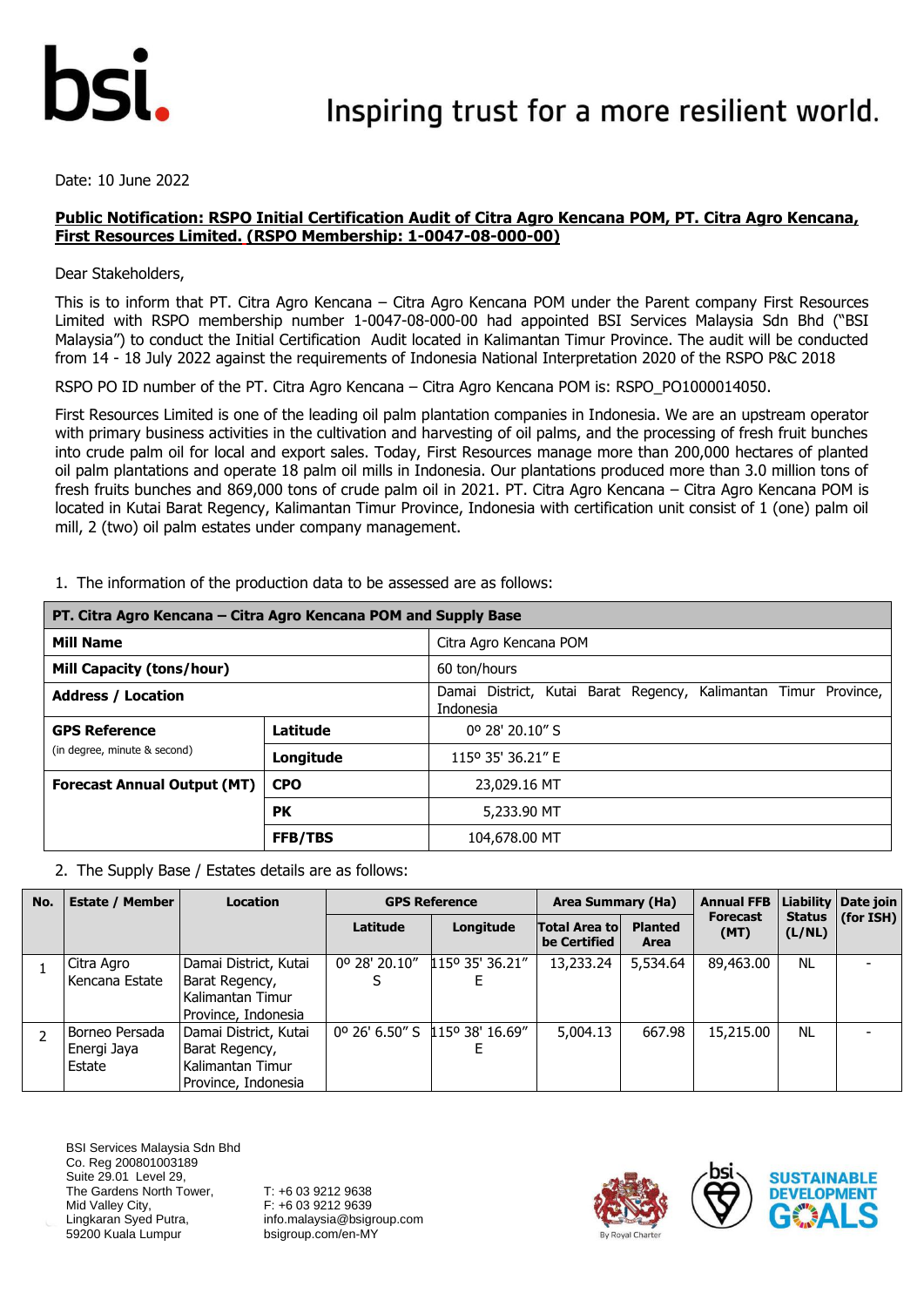## Inspiring trust for a more resilient world.

| No. | <b>Estate / Member</b> | <b>Location</b> | <b>GPS Reference</b> |              | Area Summary (Ha)                            |      | Annual FFB   Liability   Date join |        |                      |
|-----|------------------------|-----------------|----------------------|--------------|----------------------------------------------|------|------------------------------------|--------|----------------------|
|     |                        |                 | Latitude             | Longitude    | <b>Total Area to Planted</b><br>be Certified | Area | <b>Forecast</b><br>(MT)            | (L/NL) | Status $ $ (for ISH) |
|     |                        |                 |                      | <b>TOTAL</b> | 18,237.37                                    |      | 6,202.62   104,678.00              |        |                      |

Note:  $L - with$  Liability;  $NL - No$  Liability

The Supply Base to this certification had involved in new development. Consequently, the NPP 30 days notification was completed on 6 August 2012.

BSI Services Malaysia Sdn. Bhd. is accredited to provide independent, third-party RSPO P&C and RSPO SCCS certification services. BSI Malaysia is a subsidiary of BSI Group, a Royal Charter Company. BSI is the world's Trusted brand in providing business improvement solutions with more than 86,000 clients in over 193 countries. BSI's mission is to share knowledge, innovation and best practice to help people and organizations make excellence a habit. BSI is the U.K.'s National Standards Body. BSI Services Malaysia Sdn. Bhd. has RSPO affiliate offices in Indonesia, Australia, China and India.

The audit team for this audit will consists the following:

| <b>Audit Team</b> | <b>Role/Area of Requirement</b>                                                                                                                                                                                                                                                                              | <b>Qualification and Experience</b>                                                                                                                                                                                                                                                                                                                                                                                                                                                                                                                                                                                                                                                                                                                                                                                                                                                               |
|-------------------|--------------------------------------------------------------------------------------------------------------------------------------------------------------------------------------------------------------------------------------------------------------------------------------------------------------|---------------------------------------------------------------------------------------------------------------------------------------------------------------------------------------------------------------------------------------------------------------------------------------------------------------------------------------------------------------------------------------------------------------------------------------------------------------------------------------------------------------------------------------------------------------------------------------------------------------------------------------------------------------------------------------------------------------------------------------------------------------------------------------------------------------------------------------------------------------------------------------------------|
| Mujinius Jalaraya | Team Leader<br>Aspect covered in this<br><b>audit:</b> During this<br>audit,<br>assessing aspect of legal<br>compliance, land<br>legality,<br>human right protection, code<br>of ethical conduct,<br>best<br>management practice for FFB<br>processing, RSPO<br>SCCS,<br>generic data and timebound<br>plan. | <b>Education:</b> Holds a Bachelor Degree majoring in Forest<br>Resources Conservation and Ecotourism, Bogor Agricultural<br>University (IPB).<br><b>Work Experience:</b> 6 years working experience in palm oil<br>plantations as SHE Assistant at PT. Astra Agro Lestari Tbk and<br>Sustainability Supervisor at Teladan Prima Group. 8 years<br>working experience as RSPO Auditor / Lead Auditor.<br>Training attended: Completed ISO 9001 Lead Auditor course,<br>ISPO Lead Auditor course, Endorsed RSPO P&C Lead Auditor<br>course, Endorsed RSPO SCCS Lead Auditor course, Introductory<br>Course for High Conservation Value and High Carbon Stock<br>(HCS) in Oil Palm Plantation, ISO 14001 Internal Auditor<br>Training, ISO 45001 Lead Auditor course, OHS Expert Training,<br><b>SMETA Requirements Training</b><br>Language proficiency: Fluent in Bahasa Indonesia and<br>English |
| Edy Widodo        | <b>Team Member</b><br>Aspect covered in this<br><b>audit:</b> During this audit,<br>assessing complaint handling,<br>worker interview and worker<br>welfare.<br>stakeholder<br>consultation, productivity and<br>long-term economic planning,<br>continuous improvement.                                     | <b>Education:</b> Holds a Bachelor Degree majoring Agricultural<br>Technology from University of Padjadjaran, Bandung.<br>Work Experience: 8 years working experience in palm oil<br>industry as Agronomist and Assistant Manager in various<br>companies. 9 year working experience as RSPO/ISPO auditor.<br>Training attended: Completed ISO 9001 Lead Auditor Course,<br>ISPO endorsed auditor course, Understanding ISO 14001<br>training, Auditing ISO 14001: 2004 training, Endorsed RSPO<br>Supply Chain Certification Lead Auditor Course, Endorsed RSPO<br>P&C Lead Auditor Course, SMETA Requirements Training,<br>Introductory Course for High Conservation Value and High<br>Carbon Stock (HCS) in Oil Palm Plantation.                                                                                                                                                               |

BSI Services Malaysia Sdn Bhd Co. Reg 200801003189 Suite 29.01 Level 29, The Gardens North Tower, Mid Valley City, Lingkaran Syed Putra, 59200 Kuala Lumpur

T: +6 03 9212 9638 F: +6 03 9212 9639 info.malaysia@bsigroup.com bsigroup.com/en-MY



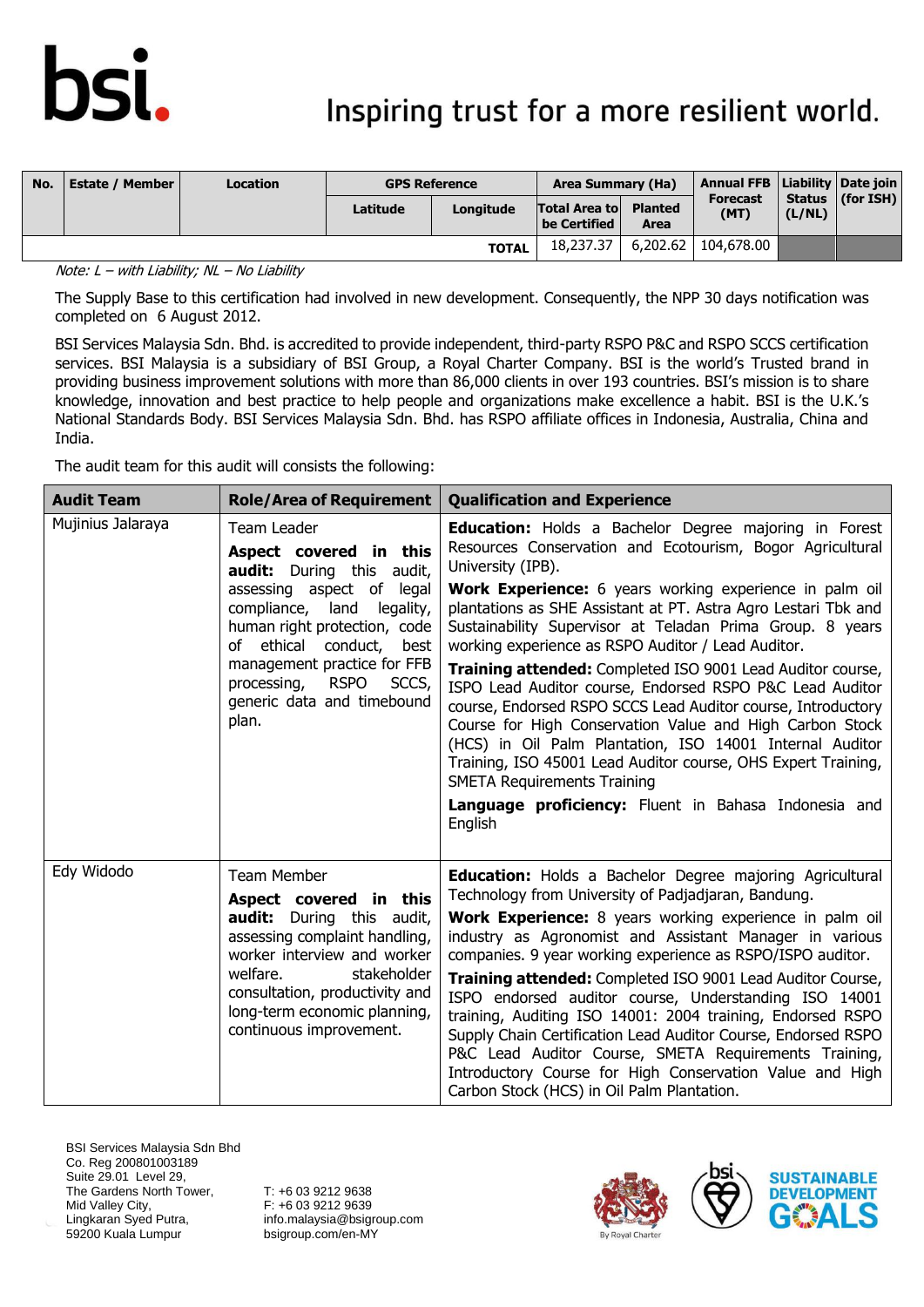

### Inspiring trust for a more resilient world.

|                |                                                                                                                                                                                                                                                                                                                                                                    | Language proficiency: Fluent in Bahasa Indonesia and<br>English                                                                                                                                                                                                                                                                                                                                                                                                                                                                                                                                                                                                                                                                                                                                                                                                                           |
|----------------|--------------------------------------------------------------------------------------------------------------------------------------------------------------------------------------------------------------------------------------------------------------------------------------------------------------------------------------------------------------------|-------------------------------------------------------------------------------------------------------------------------------------------------------------------------------------------------------------------------------------------------------------------------------------------------------------------------------------------------------------------------------------------------------------------------------------------------------------------------------------------------------------------------------------------------------------------------------------------------------------------------------------------------------------------------------------------------------------------------------------------------------------------------------------------------------------------------------------------------------------------------------------------|
| Nanang Rusmana | Team Member<br>Aspect covered in this<br><b>audit:</b> During this audit,<br>assessing aspect of contractor<br>compliance<br>and<br>management, occupational<br>health and safety, HCV and<br>conservation<br>management,<br>Environment<br>impact<br>waste<br>management<br>and<br>GHG,<br>management,<br>best<br>management practice for oil<br>palm plantation. | <b>Education:</b> Holds a Bachelor Degree of Forestry,<br>Bogor<br>Agricultural University (IPB)<br><b>Work Experience:</b> 5 years working experience in palm oil<br>industry as SHE Assistant at PT. Astra Agro Lestari Tbk. 3 years<br>working experience in mining industry as Environment<br>Coordinator and SHE Coordinator with PT. Kapuas Prima Coal<br>Group. 6 years working experience as RSPO/ISPO auditor<br>Training attended: Completed ISO 9001:2015 Lead Auditor<br>Course, ISPO Auditor Course, ISO 14001:2015 Lead Auditor<br>Course, ISO 45001:2018 Lead Auditor Course, Endorsed RSPO<br>P&C Lead Auditor Course, Endorsed RSPO Supply Chain<br>Certification Lead Auditor Course, SMK3 Auditor Course, HCV<br>Assessor Course, General OHS Expert Course, SMETA<br>Requirements training.<br><b>Language proficiency:</b> Fluent in Bahasa Indonesia and<br>English |

In preparation for the assessment, related stakeholders are invited to provide written input regarding this assessment by commenting on related aspects to the certification unit. Topics that you may wish to comment on are as follows but not limited to:

- Environmental Protection & conservation
- Human rights & workers welfare
- Opportunity for employment
- Company approach to community development
- Your relationship with the company
- Participation in decision making
- Free, prior and informed consent
- Suggestion for improvement

Comments that are received within 30 days from the date of this letter will be considered in the Assessment. Please include the following details in case we may need to contact you for clarification or follow-up on any issue raised by you.

| Name: | m             |   |
|-------|---------------|---|
|       | Phone Number: | . |

If you wish your comments to be treated confidentially or to remain anonymous, please mark your reply "CONFIDENTIAL". You may direct your comments to:

BSI Services Malaysia Sdn Bhd Co. Reg 200801003189 Suite 29.01 Level 29, The Gardens North Tower, Mid Valley City, Lingkaran Syed Putra, 59200 Kuala Lumpur

T: +6 03 9212 9638 F: +6 03 9212 9639 info.malaysia@bsigroup.com bsigroup.com/en-MY



Name: …………………………………………………… Email: ……………………………………………… Position: …………………………………………………… Phone Number: ………………………………………………